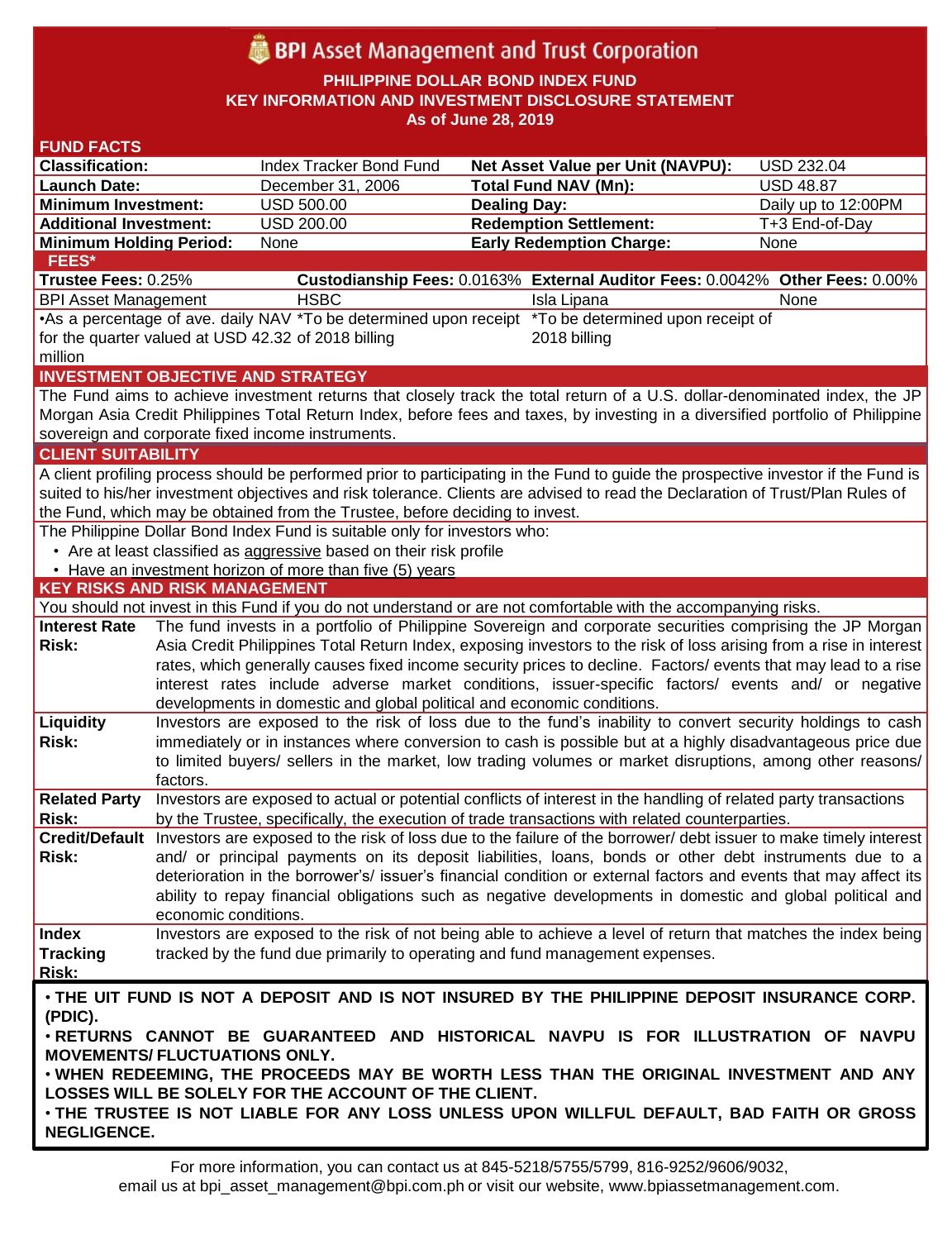## **FUND PERFORMANCE AND STATISTICS AS OF JUNE 28, 2019**

(Purely for reference purposes and is not a guarantee of future results)



**Fund 2.29 4.20 9.73 13.09 10.04 132.04 Benchmark** 2.45 4.48 10.13 13.76 11.23 144.04

\*Benchmark is the JP Morgan Asia Credit Philippines Total Return

**Fund 13.09 5.05 3.24 4.72 5.07 6.97 Benchmark** 13.76 5.38 3.61 5.20 5.58 7.40

**Fund 9.73 -0.73 5.85 2.96 3.41 10.75 Benchmark** 10.13 -0.61 6.36 3.53 3.97 11.47

**1 mo 3 mo 6 mo 1YR 3YRS S.I.<sup>2</sup>**

**1YR 2YRS 3YRS 4YRS 5YRS S.I.**

**YTD 2018 2017 2016 2015 2014**

| <b>NAVPU over the past 12 months</b>   |        |
|----------------------------------------|--------|
| Highest                                | 233.04 |
| Lowest                                 | 204.97 |
| <b>STATISTICS</b>                      |        |
| <b>Weighted Ave Duration (Yrs)</b>     | 7.232  |
| Volatility, Past 1 Year (%) 3          | 2.59   |
| Port. Weighted Yield to Maturity (%)   | 3.14   |
| <b>Current Number of Holdings</b>      | 47     |
| Tracking Error (3-Yr) <sup>4</sup> (%) | በ 4!   |

<sup>1</sup>Returns are net of fees.

<sup>2</sup>Since Inception

<sup>3</sup>Measures the degree to which the Fund fluctuates vis-à-vis its average return over a period of time.

<sup>4</sup>Measure of deviation between the Fund's return and benchmark returns. A lower number means the Fund's return is closely aligned with the benchmark. 5 Includes accrued income, investment securities purchased, accrued expenses, etc.

\*Declaration of Trust is available upon request through branch of account.

| <b>PORTFOLIO COMPOSITION</b>                        |           | <b>TOP TEN HOLDINGS</b>   |                 |           |
|-----------------------------------------------------|-----------|---------------------------|-----------------|-----------|
| <b>Allocation</b>                                   | % of Fund | <b>Name</b>               | <b>Maturity</b> | % of Fund |
| Government                                          | 68.65     |                           |                 |           |
| Corporates                                          | 29.15     | <b>RoP Bonds</b>          | 3/16/2025       | 8.54      |
| Cash                                                | 2.48      | <b>RoP Bonds</b>          | 3/1/2041        | 7.10      |
| Time deposits and money market                      | 3.03      | <b>RoP Bonds</b>          | 1/15/2032       | 6.85      |
| Other receivables - net of liabilities <sup>5</sup> | $-3.31$   | <b>RoP Bonds</b>          | 2/2/2030        | 6.50      |
| <b>Maturity Profile</b>                             |           | <b>RoP Bonds</b>          | 10/23/2034      | 6.27      |
| Cash and Less than 1 Year                           | 2.61      | <b>RoP Bonds</b>          | 1/14/2031       | 5.46      |
| Between 1 and 3 Years                               | 10.13     | <b>JG Summit Holdings</b> | 1/23/2023       | 4.84      |
| Between 3 and 5 Years                               | 21.32     | <b>RoP Bonds</b>          | 2/2/2042        | 4.79      |
| Between 5 and 7 Years                               | 15.82     |                           |                 |           |
| Between 7 and 10 Years                              | 8.53      | <b>RoP Bonds</b>          | 2/1/2028        | 4.74      |
| More than 10 Years                                  | 41.58     | <b>RoP Bonds</b>          | 1/14/2029       | 3.80      |
|                                                     |           |                           |                 |           |

### **RELATED PARTY TRANSACTIONS\***

**CUMULATIVE PERFORMANCE (%) <sup>1</sup>**

Index

**ANNUALIZED PERFORMANCE (%) <sup>1</sup>**

**CALENDAR YEAR PERFORMANCE (%) <sup>1</sup>**

The Fund has investments and trade transactions with BPI Asset Management and Trust Corporation (BPI AMTC):

Ayala Corporation - USD 0.70 million Bank of the Philippine Islands – USD 1.48 million AC Energy – USD 0.31 million

Investments in the said outlets were approved by the BPI AMTC's Board of Directors. Likewise, all related party transactions are conducted on an arm's length and best execution basis and within established limits.

\* Related party in accordance with BPI AMTC's internal policy.